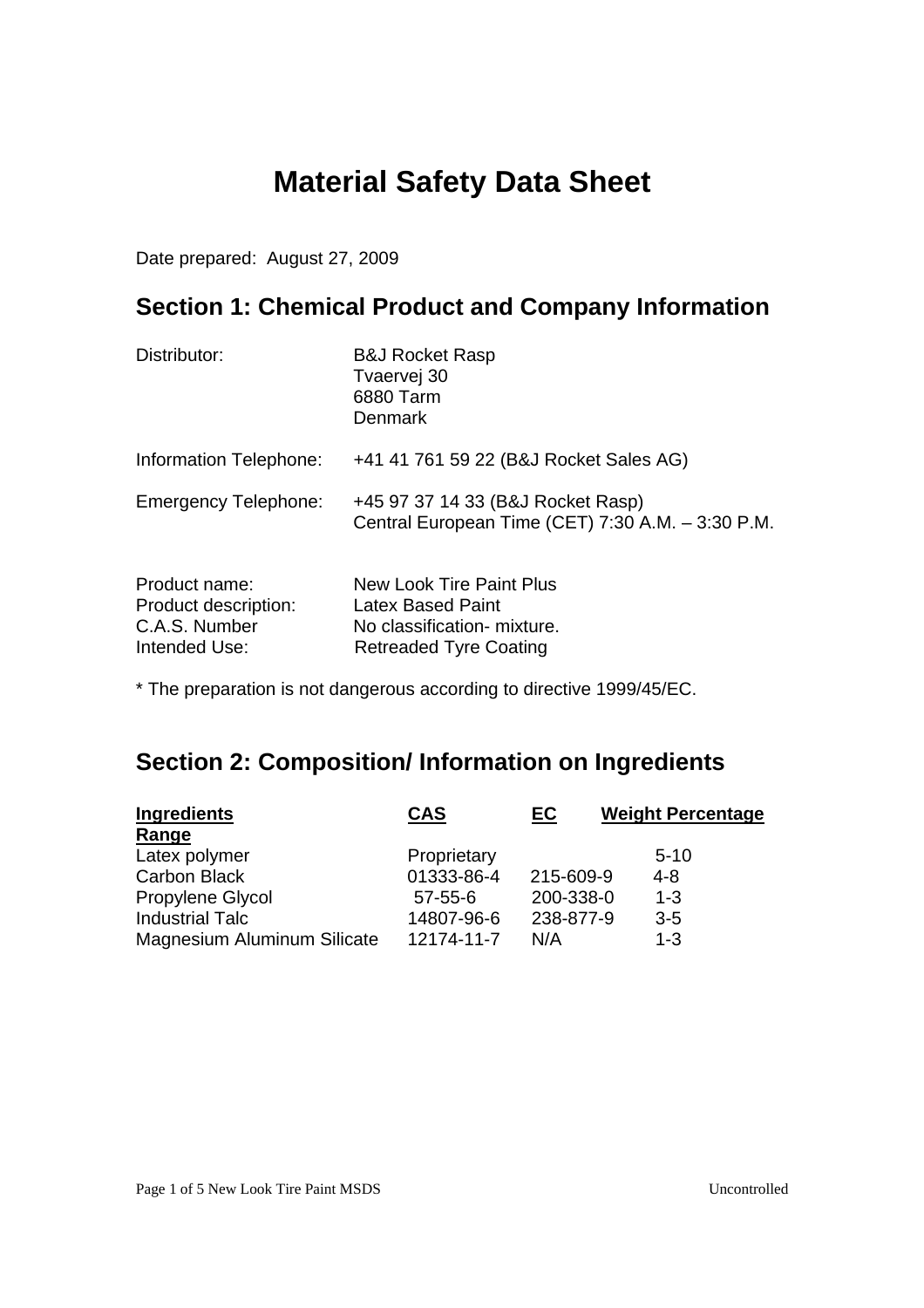# **Section 3: Hazards Identification**

### **POTENTIAL HEALTH EFFECTS**

**EYE CONTACT: Contact** with eyes may cause irritation and possible permanent damage to eye tissue.

**SKIN CONTACT:** Frequent or prolonged contact may cause irritation, dermatitis, or redness.

**INHALATION:** High vapor concentrations may be irritating to the eyes and respiratory tract may cause headaches, dizziness, or drowsiness.

**INGESTION:** Ingestion of this product may cause abdominal discomfort, nausea, cramps, and other related symptoms.

### **Section 4: First Aid Measures**

**EYE CONTACT:** A flush eye with copious amounts of water until irritation subsides. If irritation persists, get medical attention.

**SKIN CONTACT:** Wash with large amounts of water, use soap if available.

**INHALATION:** Remove affected victim from exposure and bring them into fresh air.

**INGESTION:** If swallowed DO NOT induce vomiting. Keep at rest. Seek prompt medical attention.

## **Section 5: Fire-Fighting Measures**

| <b>Flashpoint:</b>               | >300F (Open Cup Method) |
|----------------------------------|-------------------------|
| <b>Flammable limits in air:</b>  | Not established         |
| <b>Autoignition temperature:</b> | Not established         |

### **NFPA Rating: H 1 F 1 R 0**

### **Extinguishing Media:**

Use water fog, foam or dry chemical extinguishing media.

### **Fire Fighting:**

Use water spray to cool fire exposed surfaces and to protect personnel.

Firefighters should be equipped with self-contained breathing apparatus and turn out gear.

No unusual decomposition products are produced under fire conditions.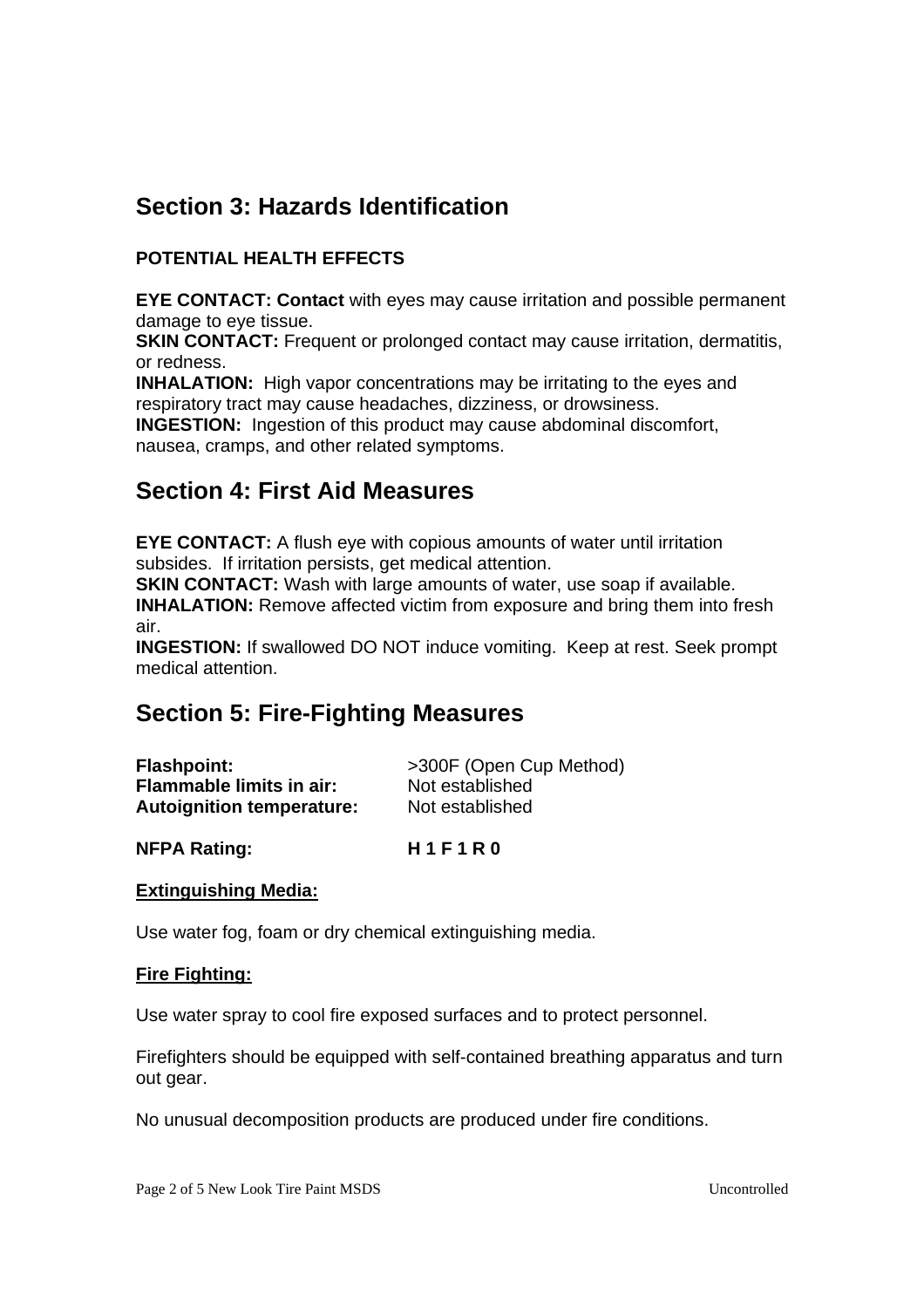# **Section 6: Accidental Release Measures**

Contain spill. Absorb product on inert material, shovel into appropriate container, and dispose with in accordance with local, state, and federal regulations. Prevent material from entering waterways. See section 8 for personal protective equipment while cleaning up the spill.

# **Section 7: Storage and Handling**

Keep container closed when not in use. Handle and open containers with care. Store in a cool and well-ventilated place away from excessive heat or freezing conditions.

Avoid contact with skin and eyes.

Empty containers should not be reused unless thoroughly cleaned of product residues.

### **Protect from freezing!**

## **Section 8: Exposure Controls/ Personal Protection**

Always use in a well-ventilated area.

#### **Personal Protective Equipment**

**Protective gloves** should be worn to prevent prolonged or repeated skin contact.

**Chemical goggles or Safety glasses with side shields** should be worn to prevent eye contact with spills or splashes.

## **Section 9: Physical and Chemical Properties**

| Specific Gravity (Water=1) 0.98 - 1.03 |                                                 |
|----------------------------------------|-------------------------------------------------|
| Solubility in water (%)                | $>95\%$                                         |
| Viscosity                              | 250 - 500 centipoises (#2 @ 60 rpm; Brookfield) |
| Odor                                   | Slight ammonia                                  |
| Appearance                             | <b>Black liquid</b>                             |
| pH                                     | $9.0 - 10.0$                                    |
| <b>VOC</b>                             | 1.32 lbs/gal                                    |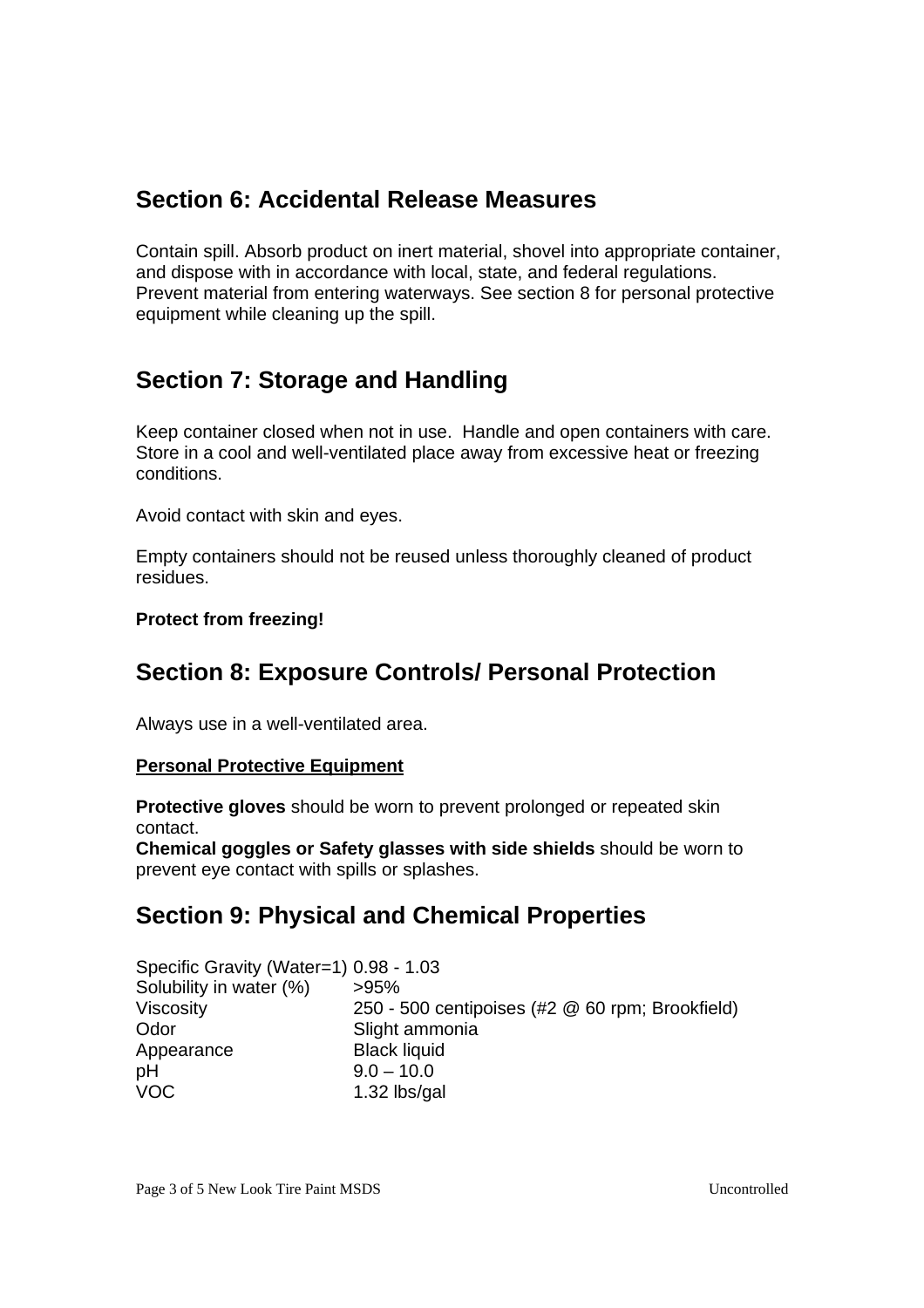## **Section 10: Stability and Reactivity**

| Stability:                       | Stable.                                     |
|----------------------------------|---------------------------------------------|
| <b>Hazardous Polymerization:</b> | Will not occur.                             |
| <b>Incompatible Materials:</b>   | Strong oxidizers.                           |
| <b>Hazardous Decomposition:</b>  | May produce harmful vapors upon combustion. |

### **Section 11: Toxicological Information**

Please refer to Section 3 of this MSDS for available information on the potential health effects of this product.

## **Section 12: Ecological Information**

No specific ecological data is available for this product. Refer to section 6 of this MSDS for information regarding accidental releases.

### **Section 13: Disposal Considerations**

Follow federal, state, and local regulations. Do not flush to drain or storm sewer.

### **Section 14: Transport Information**

### **Freight Description:**

Liquid latex paint, NOI, NMFC 149980 sub 2 This product is non-hazardous and non-regulated by DOT.

### **Section 15: Regulatory Information**

**TSCA:** THIS product's components are listed on the EPA's TSCA Inventory or are exempt from notification requirement

#### **SARA 313:** None known

### **SARA 311 Categories:**

Immediate (Acute) Health Effects: Yes (See section for details) Delayed (Chronic) Health Effects: None determined Fire Hazard: No Sudden Release of Pressure Hazard: No